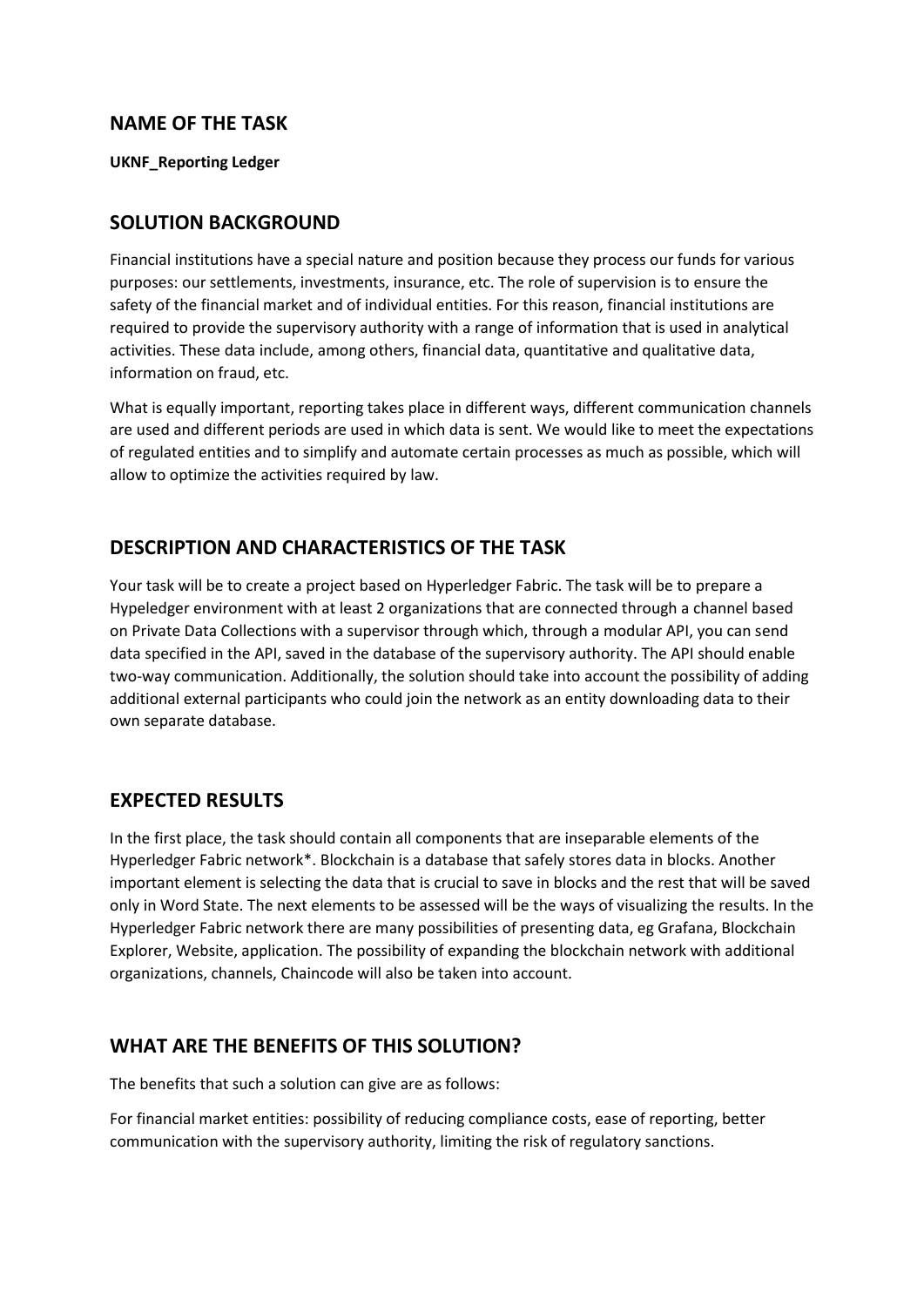For the supervisory authority: higher level of digitization, data in a machine-readable format, the possibility of using modern tools for advanced analytics (e.g. AI), the target state is the possibility of exchanging data in close to real time, a standardized solution for the market.

# **PREPARATION FOR THE TASK**

To solve the task, it is necessary to prepare the Hyperledger Fabric network. You can do it yourself or use the material we have prepared: *[How to prepare the environment for the task](https://hackyeah.pl/wp-content/uploads/2021/12/How-to-prepare-the-environment-for-the-task.pdf)*

Configuration files and an example database can be downloaded from here: [click](https://github.com/Fintech-KNF/HLF-4-HackYeah)

#### **Presentation of the task ENG**

\*

### **I. Network requirements (version 2.X)**

- <https://github.com/hyperledger/fabric-samples>
- <https://hyperledger-fabric.readthedocs.io/en/release-2.2/prereqs.html>

### **II. The network should include:**

- Certificate Authority
- MSP (ACL, Create end user identity, Configure Hyperledger Fabric for hardware security module)
- minimum 2 organization
- polices (for all organization)
- couchDB
- channels
- private data collections
- ordering services protocol-based consensus **RAFT**
- peers
- tls
- discovery node
- world state
- profiles

#### **III. Chaincode**

- programming language ( preferences: Nodejs / Golang)
- state interaction through function (GET, PUT, DELETE)
- perform queries in accordance with the assumptions of the task
- Define assets with key-value pairs
- Implement attribute-based access control
- ledger state initialization
- invoke Smart Contracts from CLI
- send test transactions